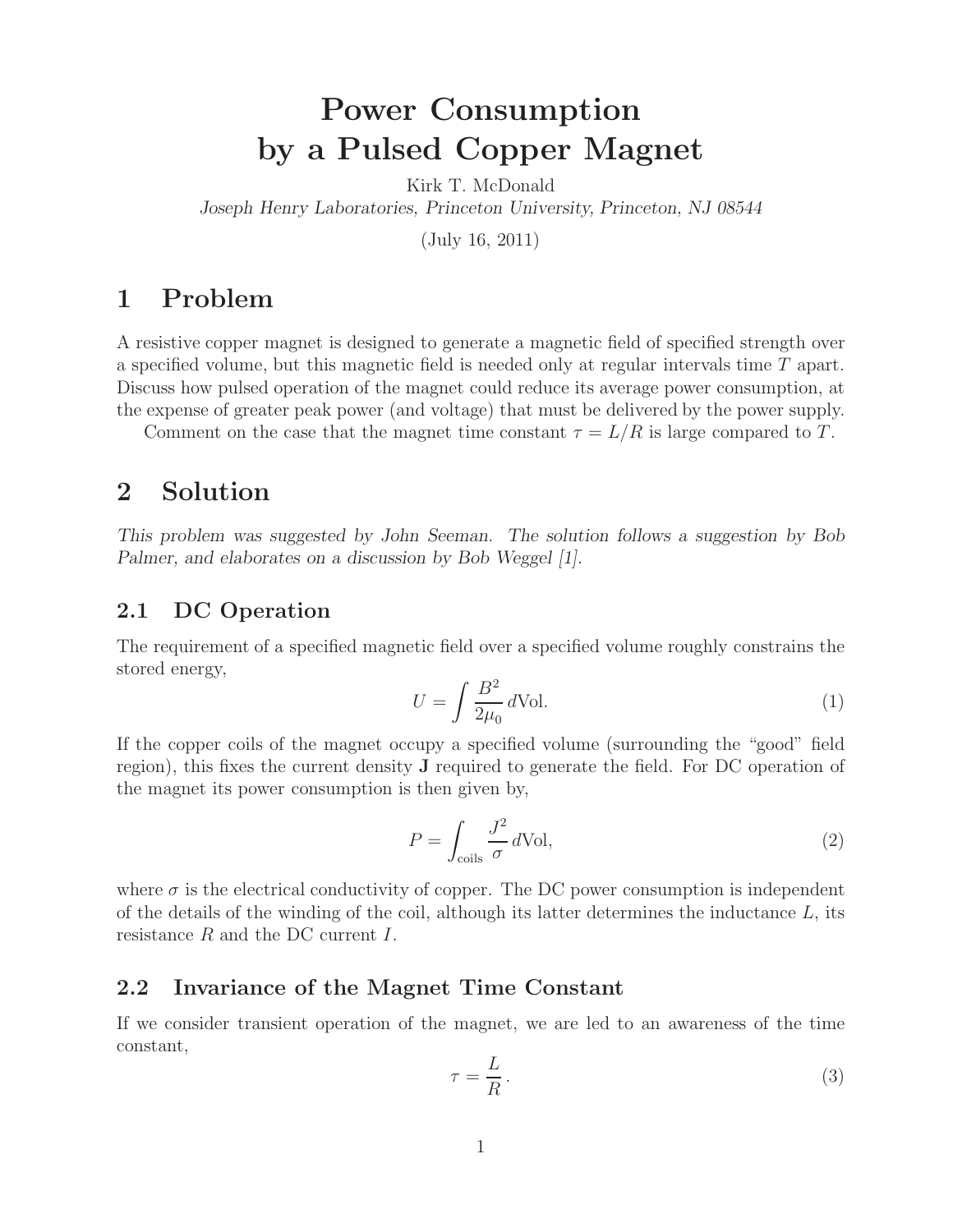The stored energy U and the DC power consumption P are related to the DC current  $I_{\text{DC}}$ by,

$$
U_{\rm DC} = \frac{LI_{\rm DC}^2}{2}, \quad \text{and} \quad P_{\rm DC} = I_{\rm DC}^2 R. \tag{4}
$$

Hence, the time constant can also be written as,

$$
\tau = \frac{2U_{\rm DC}}{P_{\rm DC}},\tag{5}
$$

which is independent of the details of the winding.

### **2.3 Pulsed Operation**

To deliver the specified magnetic field only at times space by the interval T, including  $t = 0$ , we consider a current waveform,

$$
I(t) = \sum_{n=0}^{\infty} I_n \cos n\omega t = Re \sum_{n=0}^{\infty} I_n e^{ni\omega t},
$$
\n(6)

where  $\omega = 2\pi/T$  and the Fourier coefficients  $I_n$  are related to the DC current  $I_{\text{DC}}$  by,

$$
I_{\rm DC} = \sum_{n=0}^{\infty} I_n.
$$
 (7)

The power supply must deliver voltage given by,

$$
V = LI + IR = Re \sum_{n=0}^{\infty} I_n(ni\omega L + R) e^{ni\omega t} = \sum_{n=0}^{\infty} I_n(R \cos n\omega t - n\omega L \sin n\omega t)
$$
  
=  $R \sum_{n=0}^{\infty} I_n(\cos n\omega t - n\omega \tau \sin n\omega t).$  (8)

The peak voltage is the maximum of  $I_0R$  and  $\omega \tau R \sum_{n=1}^{\infty} nI_n$ . When  $T \ll \tau$ , such that  $\omega \tau \gg 1$  the position will be large compared to  $I_0 R = V_0$ , and the power supply may  $\omega \tau \gg 1$ , the peak voltage will be large compared to  $I_{\text{DC}}R = V_{\text{DC}}$ , and the power supply may be difficult to design.

The time-average power delivered by the supply is,

$$
\langle P \rangle = \frac{1}{T} \int_0^T VI \, dt = \frac{1}{T} \sum_{m=0}^{\infty} \sum_{n=0}^{\infty} I_m I_n \left( R \int_0^T \cos m\omega t \cos n\omega t \, dt - n\omega L \int_0^T \cos m\omega t \sin n\omega t \, dt \right)
$$

$$
= \left( I_0^2 + \frac{1}{2} \sum_{n=1}^{\infty} I_n^2 \right) R = \frac{1}{2} \left( I_0^2 + \sum_{n=0}^{\infty} I_n^2 \right) R. \tag{9}
$$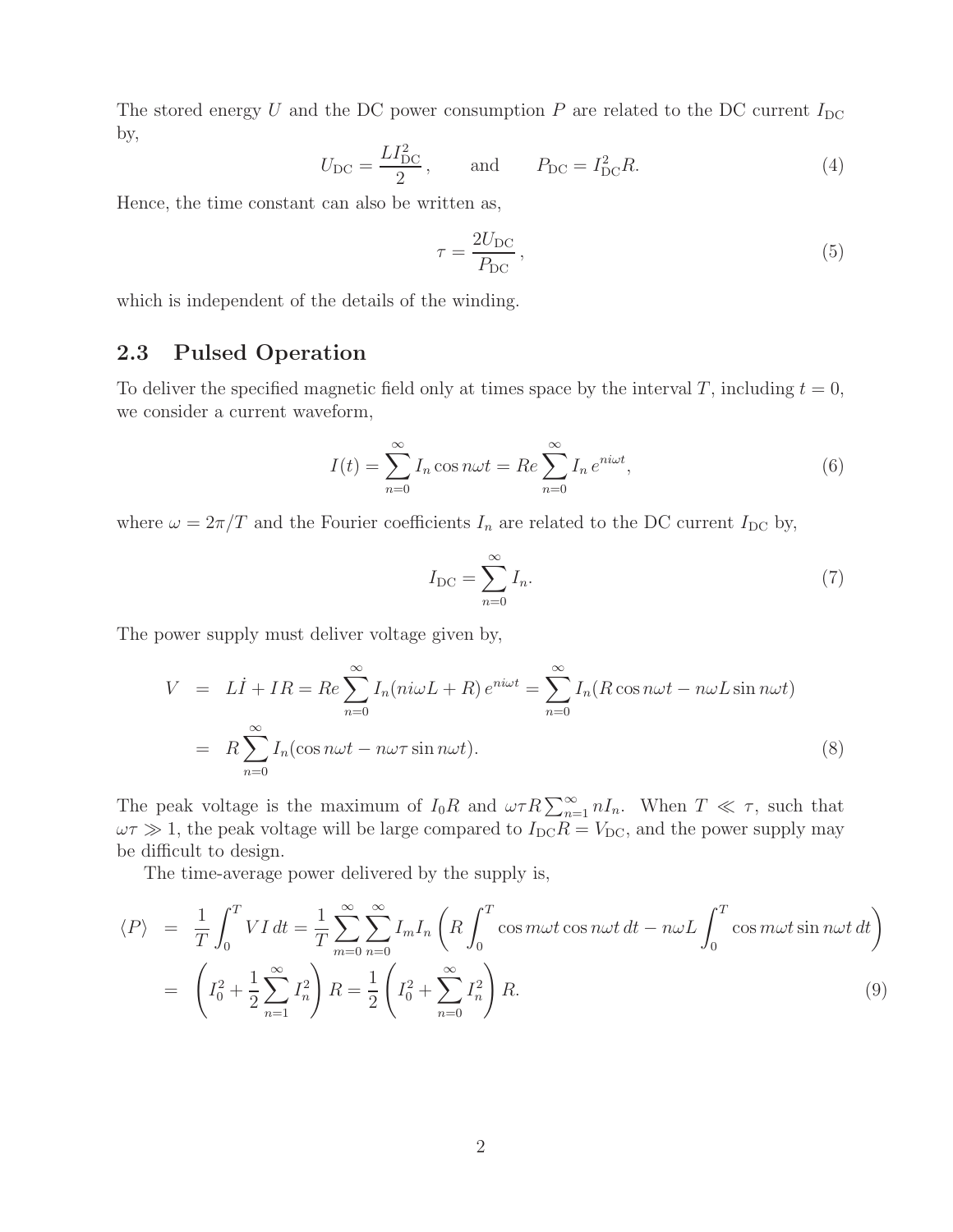#### **2.3.1 Single Harmonic**

If we operate at only harmonic  $n > 0$ , then we must have  $I_n = I_{DC}$ , which leads to  $\langle P_n \rangle =$  $P_{\rm DC}/2.$ 

The power-supply voltage is,

$$
V = I_{DC}(R\cos n\omega t - n\omega L\sin n\omega t) = I_{DC}R(\cos n\omega t - n\omega \tau \sin n\omega t),
$$
 (10)

The peak voltage is  $I_{\text{DC}}R = V_{\text{DC}}$  times the maximum of 1 and  $n\omega t$ . When  $T \ll \tau$ , such that  $\omega \tau \gg 1$ , the peak voltage is,

$$
V_{\text{max}} = n\omega\tau I_{\text{DC}}R = n\omega\tau V_{\text{DC}} \gg V_{\text{DC}} \qquad (\omega\tau \gg 1). \tag{11}
$$

In principle, we could use an alternative winding that keeps U, P and  $\tau$  the same, but has different values  $I'$ ,  $L'$  and  $R'$  for  $I$ ,  $L$  and  $R$ , subject to,

$$
\frac{L'}{L} = \frac{R'}{R} = \sqrt{\frac{I}{I'}}.
$$
\n(12)

Then the peak voltage would be the maximum of  $V_{\text{DC}}$  and,

$$
V'_{\text{max}} = n\omega\tau I'R' = n\omega\tau IR \sqrt{\frac{I'}{I}} = n\omega\tau \sqrt{\frac{I'}{I}} V_{\text{DC}}.
$$
\n(13)

By choosing  $I' = I/(n\omega\tau)^2$  we could achieve a peak voltage/power equal to  $V_{\text{DC}}$  and an average power one half the DC value.

*This is a huge effort for very little reward; and it may not be practical to wind the magnet* with a very large number of turns so that  $I'$  is small and  $L'$  and  $R'$  are large.

#### **2.3.2 Geometric Series**

An ideal current waveform would be  $I(t) = I_{DC} \delta(t)$ , for which the Fourier coefficients are  $I_0 = I_{\text{DC}}$  and  $I_n = 2I_{\text{DC}}$  for  $n \geq 1$ . However, the validity of the series expansion depends on the quality of the very high harmonics, which is doubtful in practice. So, we seek a series in which the Fourier coefficients are nearly equal, but die out slowly at large  $n$ , as a reasonable approximation to a  $\delta$ -function.

A simple infinite series of coefficients  $I_n$  that sum to  $I_{DC}$  is the geometric series,

$$
I_n = \frac{a-1}{a^{n+1}} I_{\rm DC},
$$
\n(14)

for  $a > 1$ . For a slightly larger than 1 the current waveform will be close to a  $\delta$ -function. The average power follows from eq. (9) as,

$$
\langle P_{\text{geometric}} \rangle = \frac{(a-1)^2 I_{\text{DC}}^2 R}{2a^2} \left( 1 + \sum_{n=0}^{\infty} \frac{1}{a^{2n}} \right) = \frac{(a-1)(2-1/a^2)}{2(a+1)} P_{\text{DC}} \approx \frac{a-1}{4} P_{\text{DC}}, \quad (15)
$$

where the approximation holds for a slightly larger than 1. The peak voltage when  $\omega \tau \gg 1$ is

$$
V_{\text{max}} = \omega \tau R \sum_{n=1}^{\infty} n I_n = \frac{a-1}{a} \omega \tau V_{\text{DC}} \sum_{n=1}^{\infty} \frac{n}{a^n} = \frac{\omega t}{a+1} V_{\text{DC}} \qquad (\omega \tau \gg 1). \tag{16}
$$